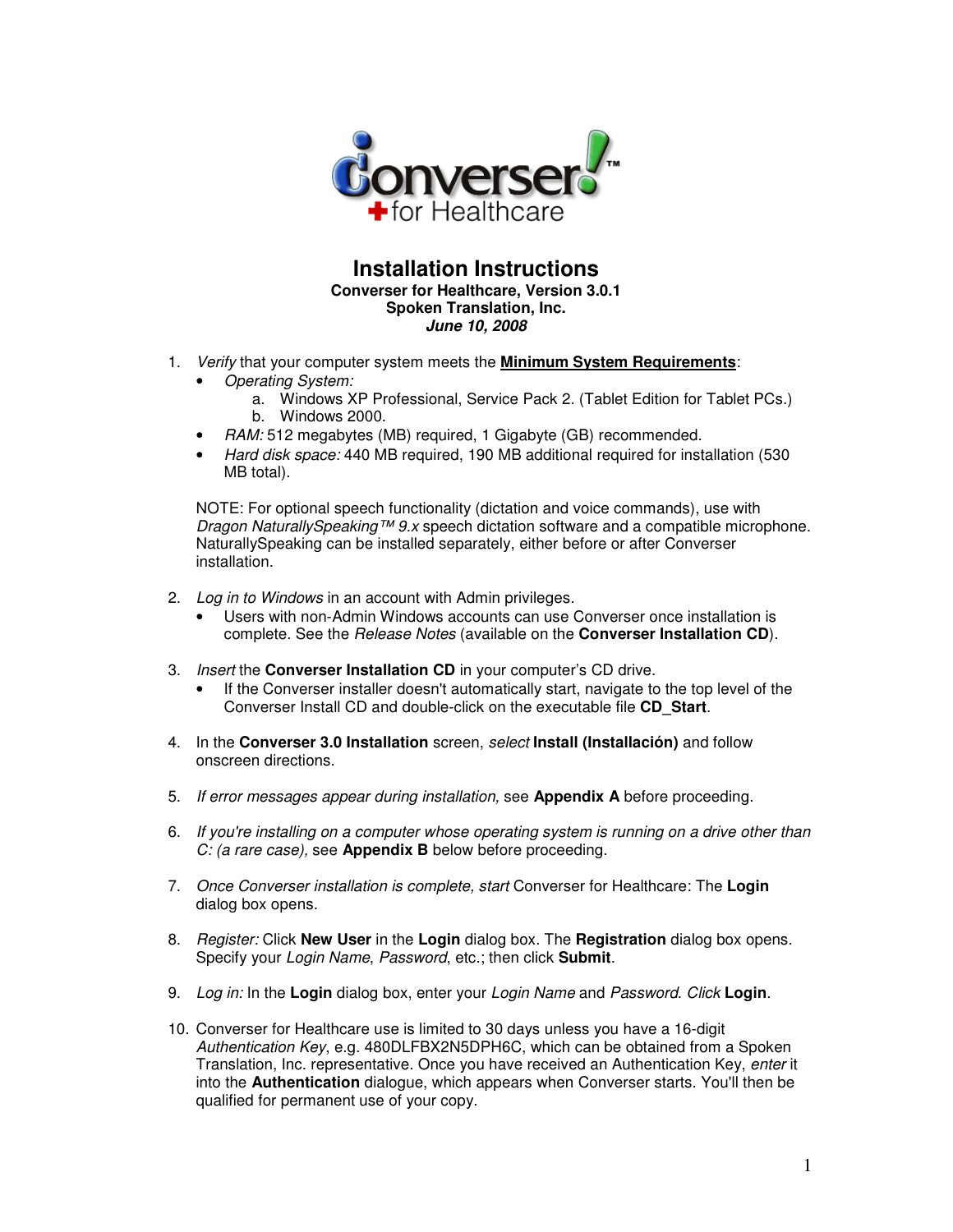# **Appendix A: Error Messages during Installation**

Several harmless messages or warnings may appear during installation. We describe them now, with recommended actions.

#### **a. Missing or lower version of .NET**

**Problem:** If your machine lacks a copy of Microsoft .NET facilities, or if it has a .NET version lower than 2.0, you may see up to three error prompts at the start of Converser installation.

**Solution:** Dismiss these error prompts by pressing OK. The installation process will continue, and will install .NET 2.0.

#### **b. Timeout in database connection**

**Problem:** Installation may fail at some point with an error message: "Could not open connection to database." or "Exception occurred while trying to install Select database. Converser database instance failed. Installation will rollback."

**Solution:** The database connection necessary for installation has timed out. Dismiss the error message by pressing OK. Wait for installation to roll back (i.e., reverse all of the actions taken to that point). Close other applications which may be preempting memory. Re-launch the Converser installation.

If the error message recurs, enlarge the paging (swap) file size for the current hard drive. Proceed as follows:

For Windows XP: http://www.theeldergeek.com/physically\_setting\_the\_page\_file\_size.htm

For Windows 2000: http://www.pcreview.co.uk/forums/thread-1476581.php

Once the paging file size has been increased and the computer has been rebooted, relaunch the Converser installation.

### **c. Handwriting Recognizer Pack for Tablet PC must be installed or modified**

**Issue:** If you're installing on a Tablet PC, you may be prompted to install or to modify the Microsoft Windows® Tablet Recognizer Pack, which will enable Spanish handwriting recognition.

#### **Solution:**

If prompted to install the Pack:

Proceed through the Pack's installation wizard by clicking the **Next** button and choosing to "Install". Click the **Finish** button at the end of the wizard's sequence. Continue installing Converser for Healthcare.

If prompted to *modify* the Pack (an unusual case):